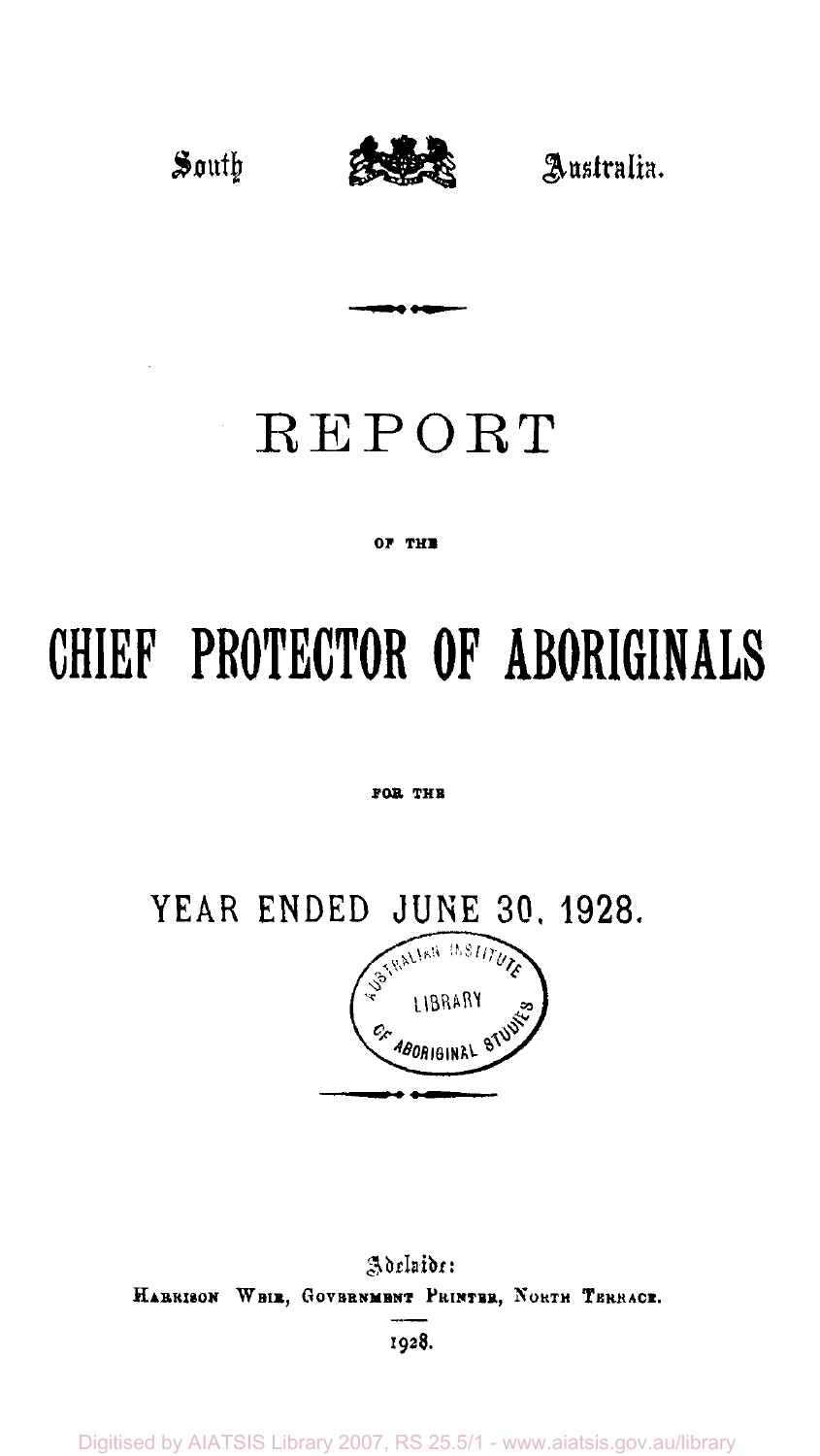## $711111963$

### 442 **REPORT.**

#### Aboriginals Department, Adelaide, September 18th, 1928.

#### ANNUAL REPORT.

Sir—I have the honor to submit this, my report on the working of the Aboriginals' Department for the year ended June 30th, 1928.

Rations, clothing, and blankets have been supplied during the year to depots throughout the State, and have been distributed by the issuers of rations to the old, sick, and infirm aboriginals, also to others found in poor circumstances.

Their medical needs have been attended to. The medical officers and hospital officers and attendants have given to aboriginal patients all necessary attention. Supplies of medicines for coughs, colds, and eye troubles have been sent to the depots, and given out by issuers of rations. There are fully-equipped dispensaries at Point Pearce, Point MoLeay, and Koonibba Aboriginal Stations,

#### CENSUS.

The census of aboriginals in the Commonwealth on June 30th, 1927, was as follows :—

|                                     | Full Bloods. | Half-castes. | Total. |
|-------------------------------------|--------------|--------------|--------|
| Western Australia                   | 22,995       | 2.587        | 25.582 |
| North Australia                     | 20,258       | 782          | 21.040 |
| Queensland $\ldots, \ldots, \ldots$ | 13,523       | 4.210        | 17.733 |
| New South Wales                     | 964          | 5,829        | 6.793  |
| South Australia                     | 2,149        | 1.554        | 3.703  |
| Victoria                            | 56           | 506          | 562    |
|                                     |              |              |        |
|                                     | 59.945       | 15.468       | 75,413 |
|                                     |              |              |        |

The total number of aboriginals in the Commonwealth recorded in census for the previous year was 74,398, and the number for South Australia was 3,983.

The above figures should be considered reliable estimates only, as it is impossible to get the exact figures for many districts because of the nomadic habits of the race.

#### POINT PEARCE STATION.

Births : 12 half-castes. Deaths : 3 full bloods ; 5 half-castes. Number on station : 6 full bloods ; 266 half-castes ; total, 272.

#### POINT MoLEAY STATION.

Births : 1 full blood ; 11 half-castes. Deaths : 1 full blood; 9 half-castes.

Number on station : 27 full bloods ; 271 half-castes ; total, 298.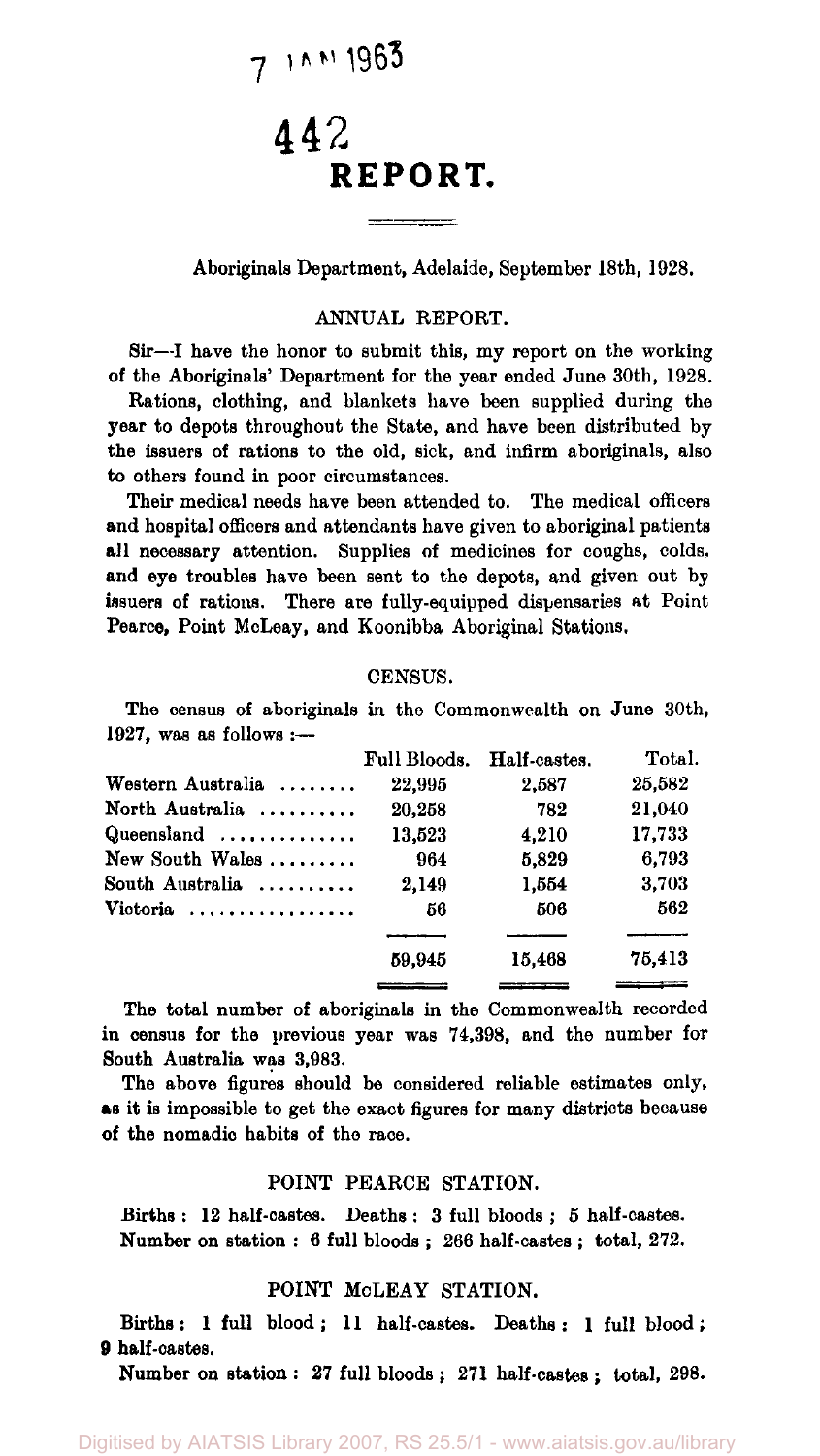#### KOONIBBA MISSION.

Births: 1 full blood; 5 half-castes. Deaths: 7 full bloods, 1 half-caste.

Number on mission : 72 full bloods ; 94 half-castes ; total, 166.

#### POINT PEARCE STATION.

The Superintendent reports that the harvest results were the worst experienced since 1914. The returns per acre were as follows :-Wheat, 5.44bush.; barley, 2'9bush.; oats, nil. The system of farming on shares was continued, and after making allowances for sharefarmers the total station share was—Wheat, 6,549bush. ; barley, 551bush. ; total, 7,100bush. Two hundred acres were sown with oats for hay, but owing to the bad season no hay was cut and, for the first time since the 1914 drought, it was necessary to purchase hay in the neighborhood.

The wool clip totalled 104 bales from 3,400 sheep, 30 rams, and 618 lambs shorn.

The total number of lambs tailed was 666, being not quite 50 per cent, average.

The profit and loss account herewith shows a loss of £6,240 11s. 3d. on the year's operations. The loss last year was £3,338 3s. l1d. The principal cause of these heavy losses is bad seasons ; but it is very evident that the steady yearly increase in the number of natives on the station is also an important factor.

Harvest prospects :—The area under crop is about 3,500 acres. The crop is looking well, and good late rains would give favorable results, especially as the area under crop is larger than usual.

The mainland is now fairly well supplied with water. On Wardang Island two large catchments roofed with galvanized iron have been erected to supply water to the tanks. These are giving good results. It is intended to further improve water conservation on this island, and thus add to its carrying capacity for stock.

The school building has been improved by the addition of two new rooms, one for woodwork and the other for domestic economy. Mr. B. J. Grewar, who for some years has done good work as Missioner at Point McLeay, has recently returned to his old vocation as a teacher, and has succeeded the late Mr. H. J. Franklin as schoolmaster at Point Pearce. Mr. Franklin was the teacher at Point Pearce for over five years, where he did good work. He died in the month of February this year.

There have been changes in the position of book and storekeeper during the year. Mr. A. A. Heusler left on September 30th, 1927, and Mr. J. Armstrong, his successor, resigned on June 30th, 1928. Mr. G. G. Miller has been transferred from Point McLeay to fill the vacancy.

Native builders have been employed in repairing and building additional rooms to some of the cottages, also repairing underground tanks. Two more cottages are needed because of overcrowding.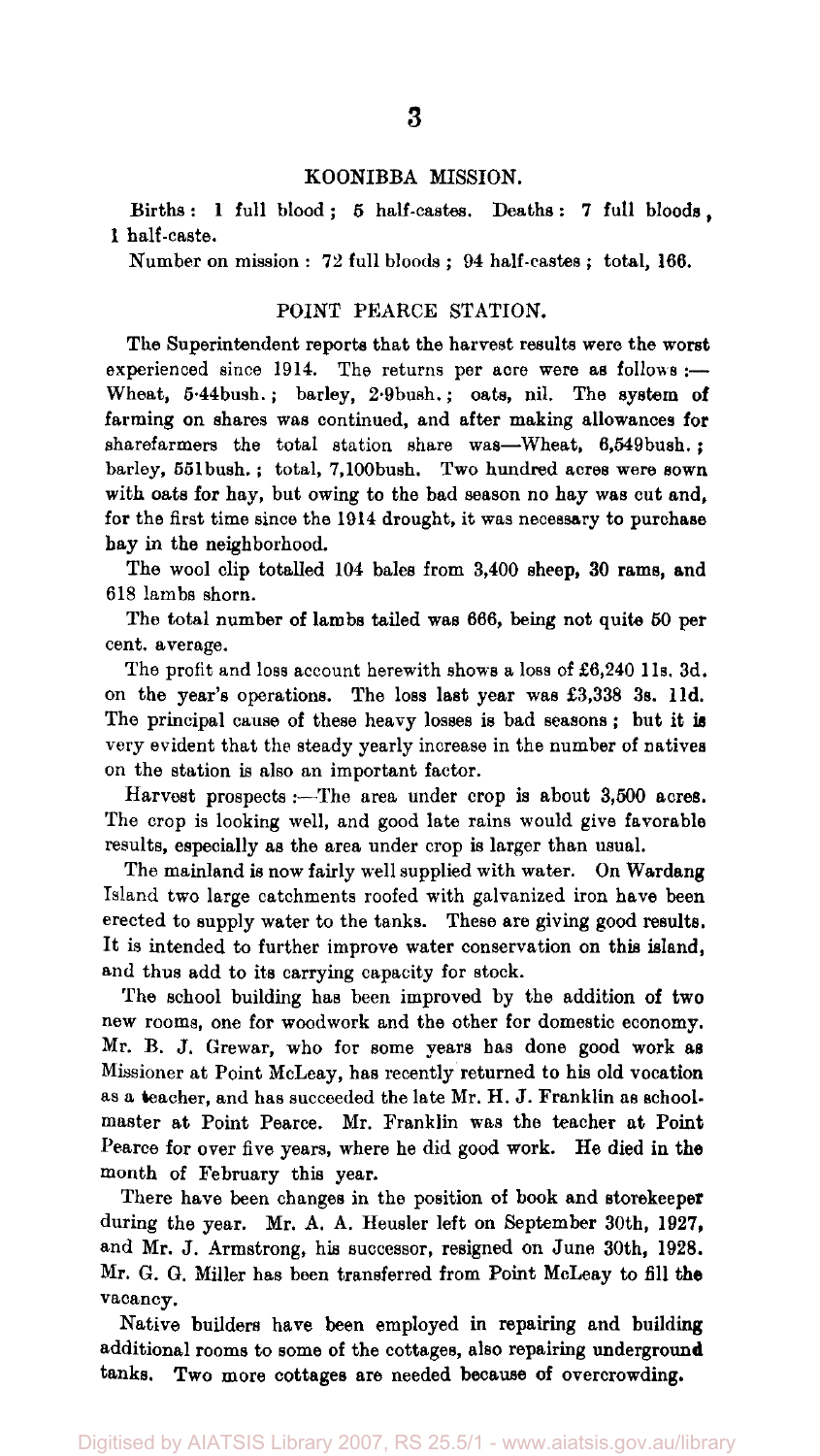The Aborigines' Friends Association continue to give financial assistance in maintenance of nurse at hospital, also in support of the religious services conducted by representatives of the Anglican and Methodist Churches.

The health of the natives has been fairly good.

#### POINT McLEAY STATION.

The Superintendent reports that the harvest was disappointing owing to the dry season. The hay yield was only 30 tons from 100 acres sown. The pea crop failed entirely. The lambing resulted in an average of 65 per cent., which was fairly good. Pigs have been in good demand, and 75 have been sold at satisfactory prices. The yield from the dairy has been affected by the dry season, but the cows have given fairly good results, and the herd is being much improved by the introduction of a pedigree Shorthorn bull last year. A further help to the dairy is the plentiful supply of permanent water resulting from the erection of a 20,000gall. Squatter's tank with a new Metter's windmill, supplying same from good well.

The returns for cream sold from the dairy for the 12 months were £512 4s. 10d. In addition, some cattle have been sold, and the natives and officers supplied with milk. Pigs sold realised £308 14s.

Noxious weeds have caused considerable trouble and some expense, " Bathurst Burr " having made its appearance in the district. Boxthorn has also become a menace, but both these pests have been effectively dealt with.

A great deal of fencing has been necessary this year. " Teringie " paddock fence has been renewed for a distance of three miles. The block known as " Bonnies " has now a substantial six-wire fence.

One new cottage of three rooms has been built. An additional room has been added to another cottage and other repairs effected. The school teacher's residence has had extensive repairs and improvements which were much needed.

The general health of the natives has been fairly good. Dr. Cornish of Tailem Bend and the various nurses at the hospital have done splendid work in caring for the sick and infirm native residents.

Mr. Grewar, who resigned as Missioner on April 10th, 1928, has been much appreciated. Mr. W. F. L. Cook has been engaged from England by the Parkin Mission as Mr. Grewar's successor. Mrs. Cook, who is a qualified nurse, also takes charge of the hospital. They arrived at Point McLeay on August 24th, 1928. In the interval the church services and Sunday School have been conducted regularly by the officers of the station, assisted by native helpers.

#### KOONIBBA MISSION STATION.

The Superintendent's report is included herewith.

An average of 9bush. to the acre was reaped from 1,240 acres of wheat sown, 100 acres were cut for hay, giving 120 tons. The returns from the sheep owing to unfavorable weather were disappointing. The wool clip was light and lambing returns only showed 33 per cent.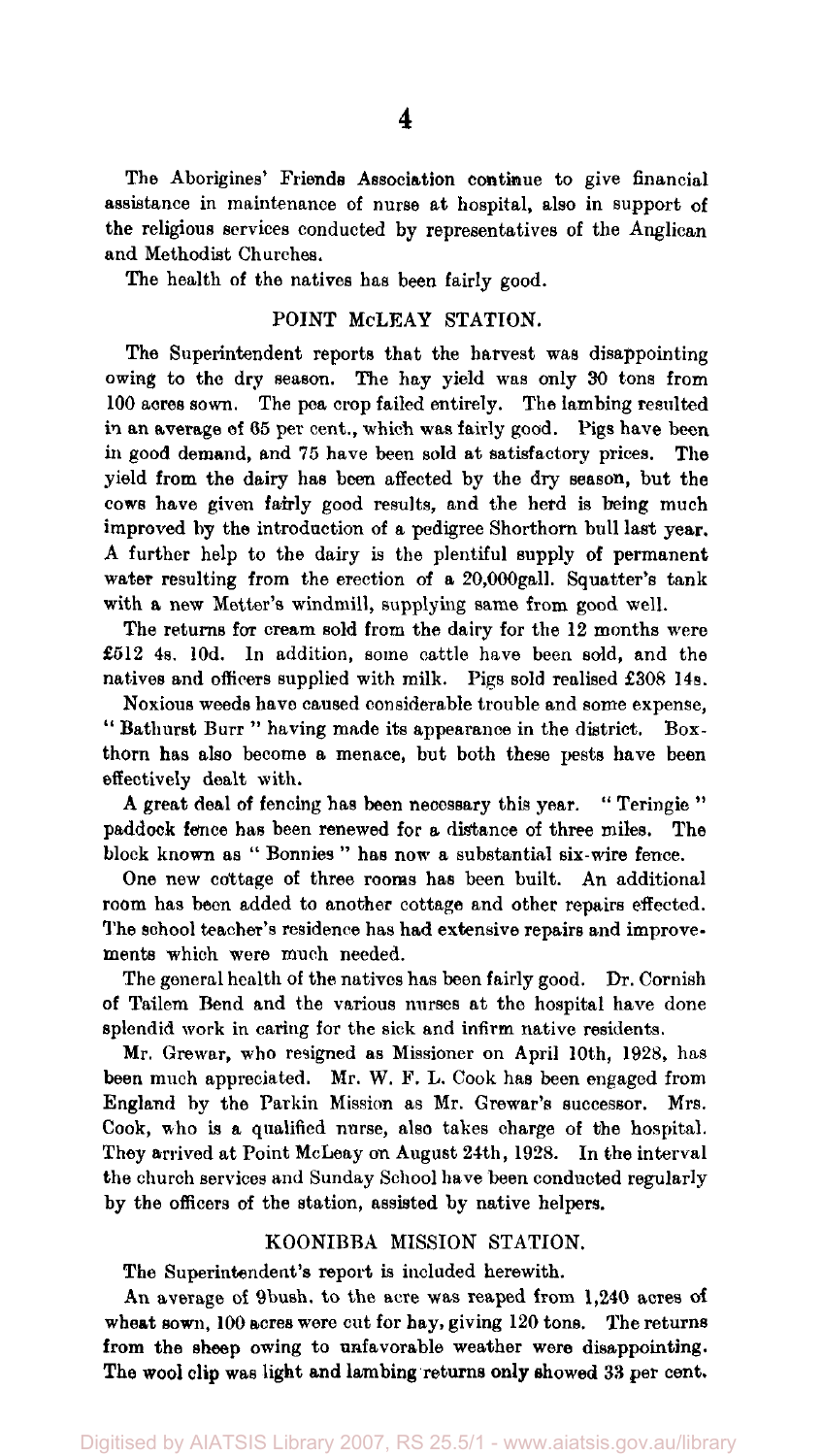#### POLICE OFFICERS.

Reports have been received from Inspector P. A. Giles, Protector of Aborigines, Port Augusta, on the work done by police officers as issuers of rations, &c, in the Far North and West. There has not been anything in the form of epidemic disease amongst the aboriginals this year, and their general health is fair. The chief convictions against them are for obtaining liquor. One heavy penalty inflicted at Marree will, no doubt, hinder other offenders from supplying the natives with strong drink. The penalties imposed upon the natives have not much influence in deterring them from participating in similar offences, if the opportunity for doing so presents itself. Seven persons were convicted for supplying aboriginals, and 17 aboriginals were convicted for having liquor.

During the past few weeks the reports concerning the aboriginals near the border of Central Australia and in Central Australia have not been so satisfactory. This country produces little food for man or beast; its average carrying capacity being, say, two bullocks to the square mile. The advance of white settlement on these lands means the destruction of the aboriginals already scanty natural food supplies, and makes it urgently necessary that reserves should be proclaimed for them and that they should be gradually taught to make good use of same.

#### NORTH-SOUTH RAILWAY.

The proclamation made under section 33 of the Aborigines Act when work was commenced on this railway extension to Alice Springs, prohibiting aboriginals not in lawful employment from being within 10 miles east and west of the line, has fulfilled a useful purpose and been beneficial to both whites and aborigines. The vigilance of the police officers in making this prohibition effective is much appreciated. The police officer and his assistants in this district have strictly enforced the regulation and he reports to me that not one complaint was received by him of any native other than two or three boys working with camel teams, being on or near the line.

Mr. G. Aiston, Protector of Aboriginals for the Newcastle District, reports from Mulka Well that the last year has been very unfavorable for the aborigines in his district. The continual drought and lack of work in consequence has thrown a number of able-bodied natives on to Government rations. The stations held throughout the district are so near to bankruptcy that they are unable to even keep the old pensioners on the various places, and all the natural food seems to have disappeared.

#### MISSIONARIES.

Religious and educational work is being done by missionaries at Swan Reach, Baroota, Port Augusta, and Oodnadatta.

The home for half-caste children near Quorn conducted by the Australian Aborigines' Mission is doing good work, caring for halfcaste children and fitting them for their future life and work.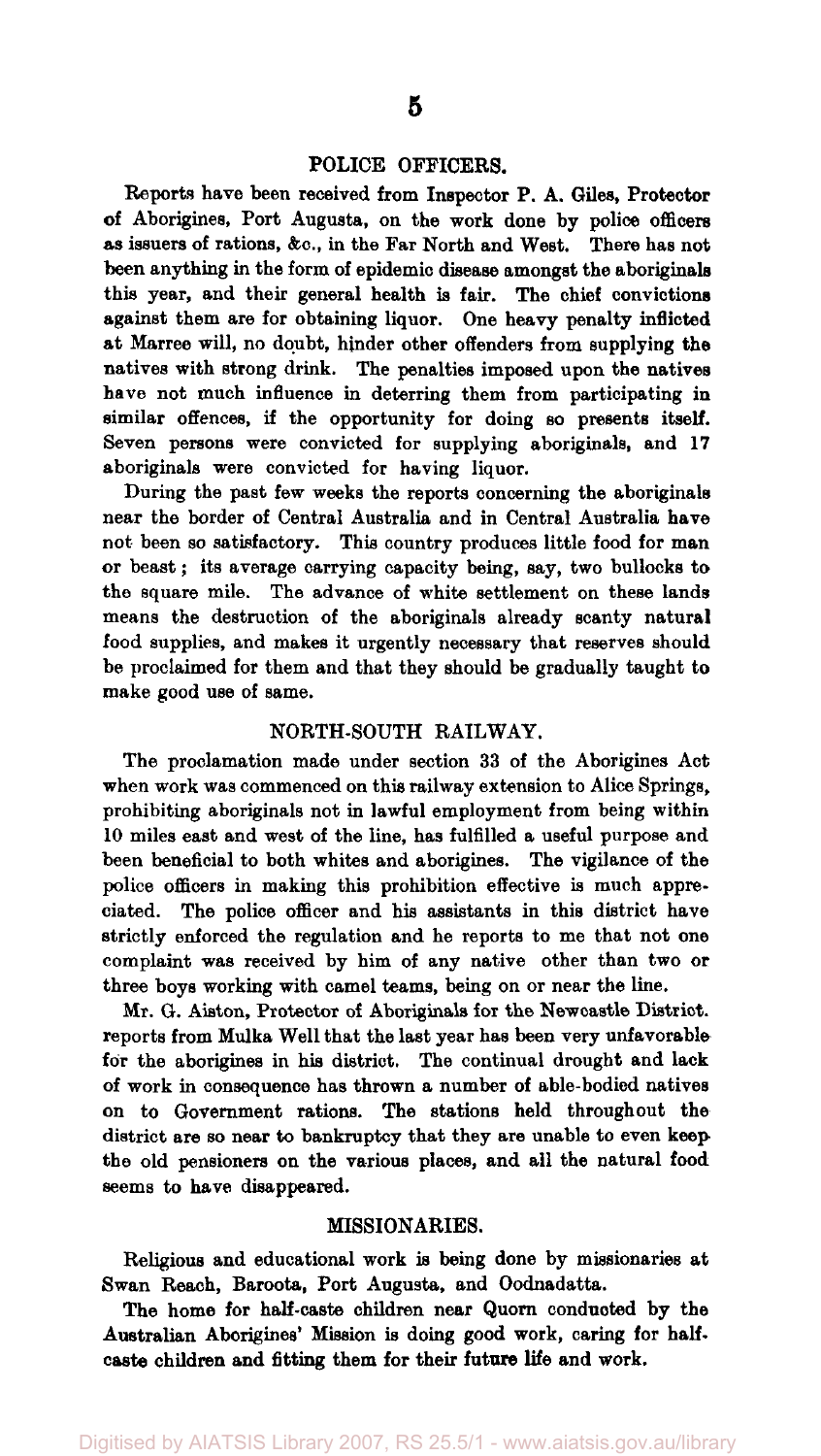The home in North Adelaide conducted by the Adelaide City Mission for aboriginal women and children, continues its useful work. The accommodation and necessary oversight are very satisfactory.

Mrs. W. Owen, who has been matron of the home since it was opened, has just resigned to join her husband in Western Australia where he has gone for health reasons. Mrs. Owen was also a Protector of Aborigines for Adelaide and neighborhood, and acted as honorary inspector of half-caste girls from Alice Springs who are in situations in Adelaide and suburbs. I have much appreciated her splendid work in both these capacities.

The Aborigines' Friends Association continues to help financially in maintenance of nurses at Point Pearce and Point McLeay Stations, also in conjunction with the Parkin Mission, in the religious work on these stations.

The Advisory Council of Aborigines continues to meet monthly. All members take a keen interest in matters affecting the interest and welfare of our native race.

The expenditure and receipts of the Department for the year are as follows :—

Head office—

| EXPENDITURE.                                                  | £           |                  | s. d.      | £        |   | <b>s.</b> d. |
|---------------------------------------------------------------|-------------|------------------|------------|----------|---|--------------|
|                                                               | 1.048       |                  | $1\quad 2$ |          |   |              |
| Provisions, blankets, clothing,                               |             |                  |            |          |   |              |
| medical expenses, transport, &c. 5,126 11 11                  |             |                  |            |          |   |              |
| Boarding home for aboriginal                                  |             |                  |            |          |   |              |
| women                                                         | 198 17      |                  | - 1        |          |   |              |
| Advisory Council of Aborigines-                               |             |                  |            |          |   |              |
| Printing, stationery, and allow-                              |             |                  |            |          |   |              |
| ance to secretary $\dots\dots\dots\dots$                      | 55          | 0                | 5          |          |   |              |
| Superannuation Fund pensions                                  | 104         | 0                | 0          |          |   |              |
|                                                               |             |                  |            | 6,532 10 |   | 7            |
| Point Pearce Station-                                         |             |                  |            |          |   |              |
| Salaries and wages, $\&c$                                     | 6,138 18    |                  | 4          |          |   |              |
| Implements, stock, fertilisers, $\&c$                         | 3,620 10 10 |                  |            |          |   |              |
| New cottages $\dots\dots\dots\dots\dots\dots$                 | $259 - 3$   |                  | 5          |          |   |              |
| Additions to school                                           | $274 - 5$   |                  | 4          |          |   |              |
| Material for catchments, Wardang                              |             |                  |            |          |   |              |
| Island $\ldots \ldots \ldots \ldots \ldots \ldots$            | 199.        | 8                | в          |          |   |              |
| Purchases for store $\dots\dots\dots\dots$                    | $3,027$ 14  |                  | - 3        |          |   |              |
|                                                               |             |                  |            | 13.520   | 0 | 8            |
| Point McLeay Station-                                         |             |                  |            |          |   |              |
| Salaries and wages $\ldots$                                   | 2,957 15    |                  | ı          |          |   |              |
| Implements, stock, supplies, $\&c$                            | 2,468 14    |                  | 9          |          |   |              |
| Interest and rent of sections $\ldots$ .                      | 102 15      |                  | 9          |          |   |              |
| Cottages transferred from Pom-                                |             |                  |            |          |   |              |
| poota                                                         | 426         | $\boldsymbol{2}$ | я          |          |   |              |
| Purchases for store $\ldots \ldots \ldots \ldots$ 2,857 18 11 |             |                  |            |          |   |              |
|                                                               |             |                  |            | 8.813    | 7 | 3            |
|                                                               |             |                  |            |          |   |              |

£28,865 18 6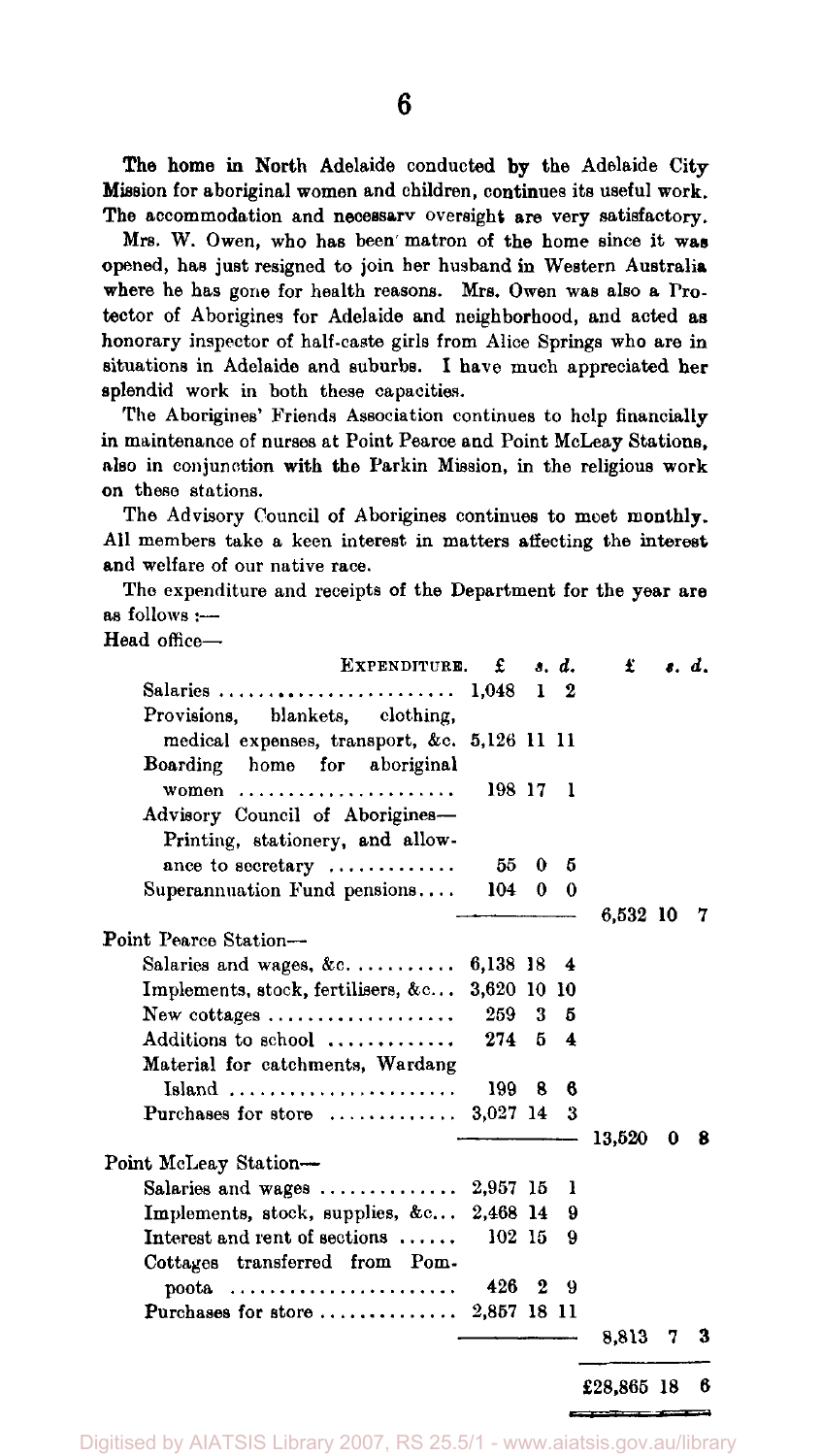| RECEIPTS.                                                   | £          | <i>s. d.</i> |  |
|-------------------------------------------------------------|------------|--------------|--|
| From sales of produce, &c., Point Pearce Station            | 4.479 4 11 |              |  |
| From store sales, Point Pearce Station  3,060 7 3           |            |              |  |
| From sales of produce, &c., Point McLeay Station 2.737 18 7 |            |              |  |
| From store sales, Point McLeay Station  2.514 11 10         |            |              |  |
| Refund of advances for fares, &c. $\ldots$                  | 255 7 6    |              |  |
|                                                             |            |              |  |

£13,047 10 1

The total expenditure is £2,586 7s. 4d. less than the previous 12 months.

The total receipts show a decrease of £2,024 17s. 11d. on last year. £ *». d.*  Total expenditure  $\ldots \ldots \ldots \ldots \ldots \ldots \ldots \ldots \ldots$  28,865 18 6 Less total receipts 13,047 10 1 Cost of aborigines to South Australian Government

|  |  | for 12 months ended June 30th, $1928$ £15,818 8 5 |  |  |
|--|--|---------------------------------------------------|--|--|

I have, &c,

F. GARNETT, Chief Protector Aboriginals.

The Hon. Commissioner of Public Works, Adelaide.

LUTHERAN MISSION STATION.

Koonibba, July, 1928.

Sir—I have the honor to submit the following report :—

*Farming.*—Although we did not have a bountiful harvest, yet we may be satisfied with the results; 600 acres fallow and 180 acres grass land were brought under crop with station teams and labor. The winter rains were sufficient to give the wheat a good start, and when the dry weather set in in early spring our crops were well advanced and able to hold their own. A good rain in the early part of September would have made all the difference. However, we averaged 9bush.; 100 acres of the above-mentioned crop were cut for hay, cutting 120 tons. In addition to the above, 100 acres of new land and 460 of second year's were let on shares. There also wo had an average of 9bush. Directly after seeding 500 acres were fallowed. This was worked frequently, and consequently the dry summer winds caused it to drift considerably.

*Sheep.*—The returns from our sheep were disappointing. The clip was light in consequence of the long dry summer. About 1,700 sheep were shorn. The best wool realised  $16\frac{3}{4}d$ . This season's lambing was not up to expectations. A week of severe frost during the most critical period killed a number of lambs. Our farm manager, Mr. H. Braunack, reports 33 per cent, lambing.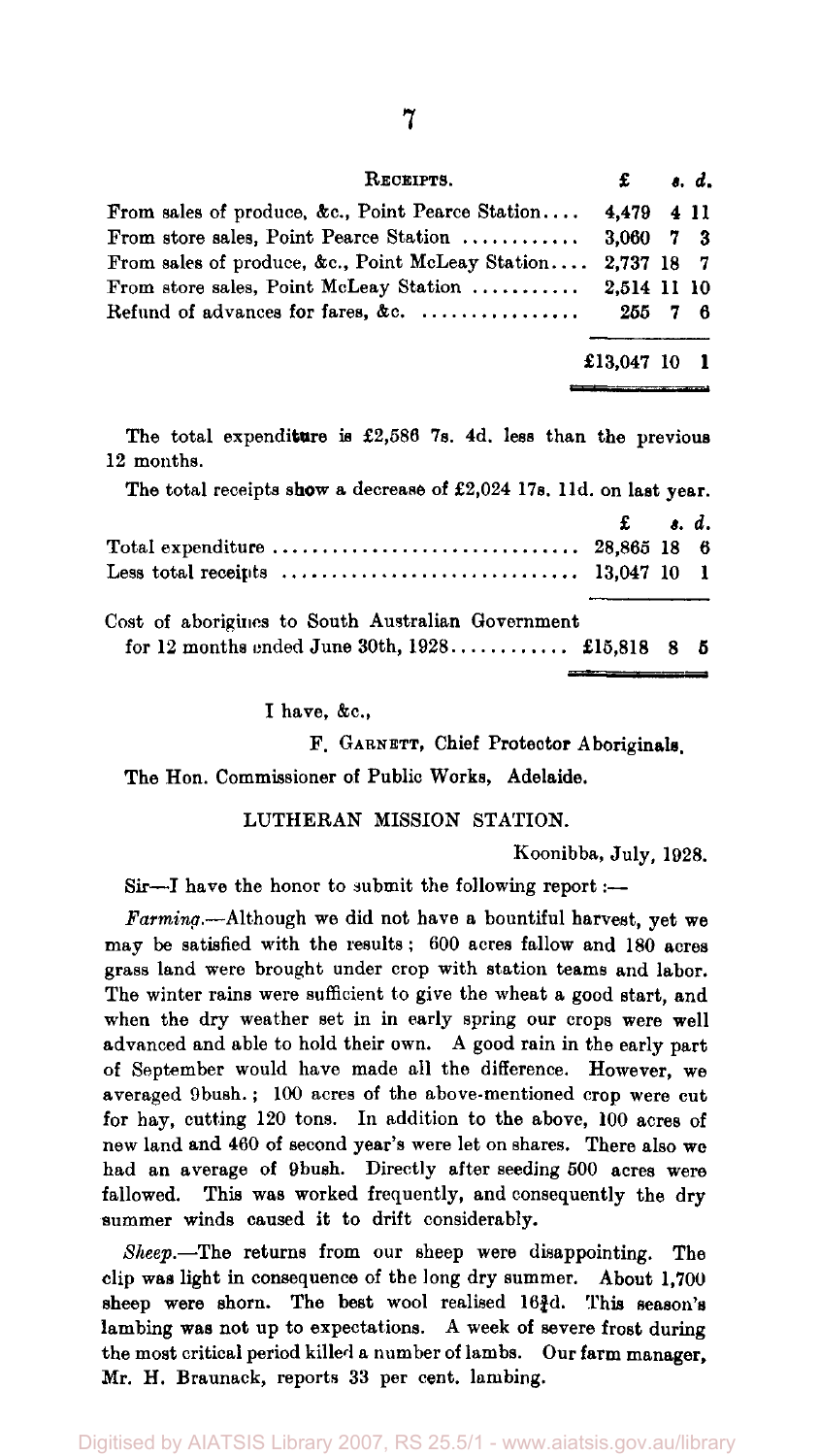*Crops.*—This season we sowed 500 acres of fallow, 780 of stubble, and 330 of new land. This makes a total of 1,610 acres worked by our natives. Our sharefarmer sowed again his 560 acres. This brings our total under crop up to 2,170 acres.

All were sown before the rain set in; the germination was good, and the outlook is bright in spite of the lateness of the season. Over 100 acres on the fallow drifted badly and will be almost a complete failure. We use super, on all land sown.

We fallowed 920 acres for next year, 250 of which was ploughed in February and may be classed as summer fallow.

Our men are busily engaged in scrub cutting. We hope to clear 375 acres.

*Water.*—A constant worry is still the water question. In the latter part of the summer we were again obliged to cart water. We are as confident as ever that water can be found by boring if only we had a power boring plant.

*Labor.*—On account of general unemployment we have more natives here than usual. So far we were able to supply them with work, but the position will be more serious as soon as we cease scrub-cutting. We shall endeavor to refrain from dealing out rations to able-bodied men.

*Health.*—An epidemic of whooping cough and measles gave us a very anxious and strenuous time. To care for scores of sufferers is not an easy matter. A number of natives also had a peculiar skin disease which covered them with sores from head to foot. A thorough study of this malady should prove very interesting to a studious specialist. There was more illness among the natives during this year than is usually the case. In consequence, we had to call for medical aid more frequently. At present the state of health is normal. We feel much obliged to you, sir, for always supplying us promptly with drugs and medicines.

*Discipline.*—The general body of natives is well behaved. The undesirable type, a minority, is like the poor, always with us. It seems a pity that no conviction was effected in cases where it was only too evident that the accused white men supplied liquor to the natives. We hear so much about a native state ; but what is now urgently required is a law to prevent the degraded native, who habitually loafs about the towns, from camping near any township. This would be humanitarian.

*General.*—The spiritual work, which to us is the most important, is continued in church and school. Besides, devotions are held with the natives, and Bible study is carried on regularly. There is a spirit of goodwill between staff and natives, and all minor differences are easily smoothed out.

I have, &c,

C. HOFF, Superintendent.

The Chief Protector of Aboriginals, Adelaide.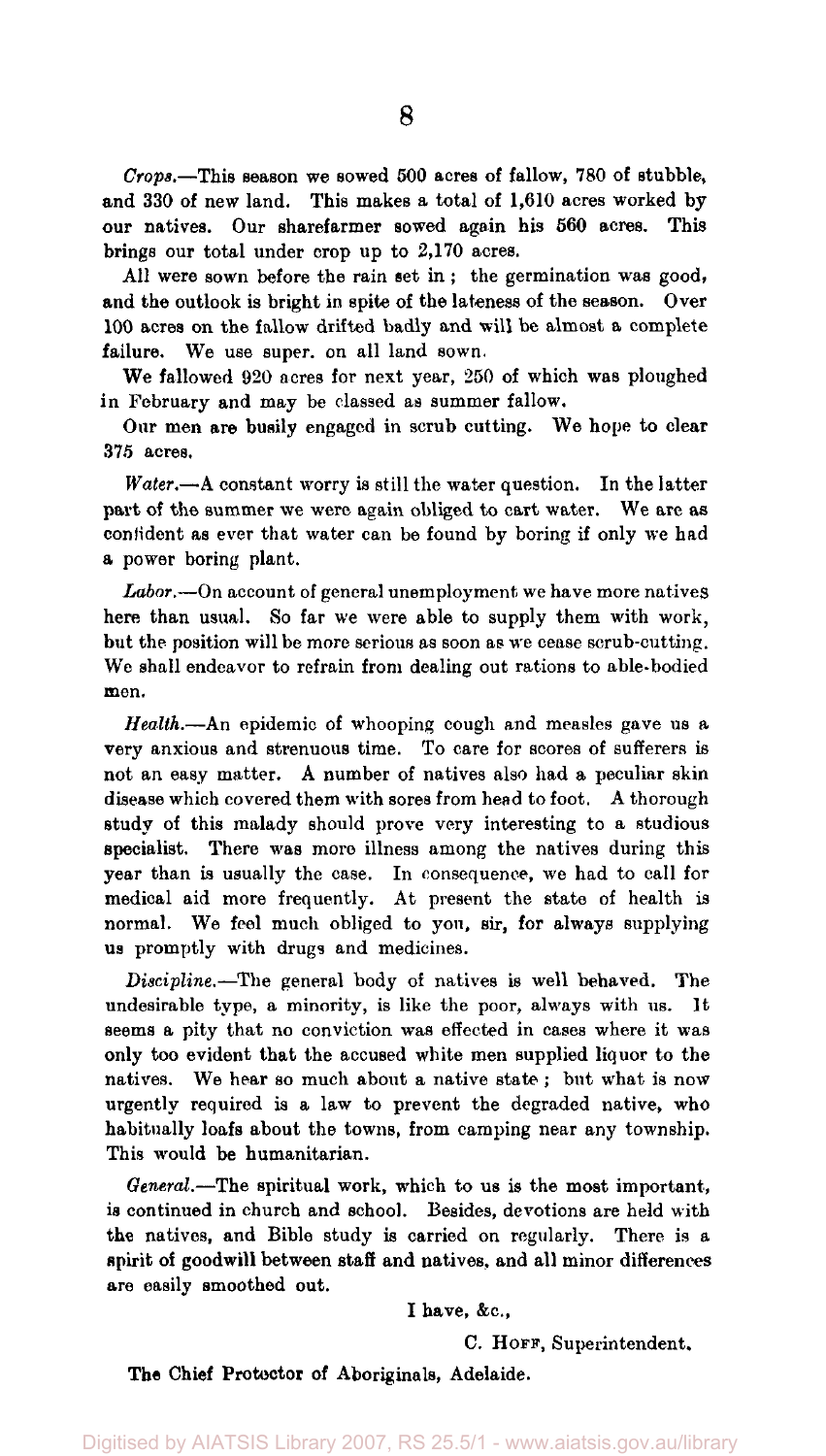PROFIT AND LOSS ACCOUNT OF THE POINT PEARCE STATION FOR THE YEAR ENDING JUNE 30TH, 1928.

| To Farm and general expenses, wheat,           | £         |                | s. d.            | £        | 8.       | d.       |
|------------------------------------------------|-----------|----------------|------------------|----------|----------|----------|
| wool, and other produce                        |           |                |                  |          | 194 15   | 4        |
| Horses                                         |           |                |                  | 176      | $\Omega$ | 0        |
| of Superintendent<br>Salary<br>and             |           |                |                  |          |          |          |
| book-keeper<br>.                               | 479 11 10 |                |                  |          |          |          |
| Wages of aboriginals and white                 |           |                |                  |          |          |          |
| laborers                                       | 5,519 10  |                | $\boldsymbol{2}$ |          |          |          |
|                                                |           |                |                  | 5,999    | 2        | 0        |
| Rations for aboriginals $\dots\dots\dots\dots$ | 541 16    |                | 0                |          |          |          |
| School books for aboriginal children           |           | 20 13 10       |                  |          |          |          |
| Hospital rations and expenses                  | 152       | 5              | 5                |          |          |          |
|                                                |           |                |                  | 714 15   |          | 3        |
| Accident insurance                             |           |                |                  | 67       | 3        | ı        |
| Head office, salaries and expenses             |           |                |                  | 115 16   |          | ı        |
| Depreciation-                                  |           |                |                  |          |          |          |
| Implements, vehicles, &c.                      | 153       | 2              | 4                |          |          |          |
| $Harness$                                      | 22        | 7.             | 11               |          |          |          |
| Furniture                                      |           | 4 19           | 5                |          |          |          |
| $Hospital$ furniture $\ldots \ldots \ldots$    | 2         | L              | 0                |          |          |          |
|                                                |           |                |                  | 182 10   |          | 8        |
| Net loss brought forward, 1915-1927            |           |                |                  | 1,635    | 2        | 3        |
|                                                |           |                |                  |          |          |          |
|                                                |           |                |                  | £9,085   | 4        | 8        |
|                                                | £         |                | s. d.            | £        |          | s. d.    |
| By Rent                                        |           |                |                  | 71       | 7        | $\bf{0}$ |
| Cattle                                         | 153       | 0              | 0                |          |          |          |
| Sheep                                          | 940       | 6              | 0                |          |          |          |
| Pigs                                           | 33        | 3              | 0                |          |          |          |
|                                                |           |                |                  | 1,126    | 9        | 0        |
| Store                                          |           |                |                  | 10       | 4        | 7        |
|                                                |           |                |                  |          | 110      | 7        |
| Balance net loss for year                      | 6,240 11  |                | 3                |          |          |          |
| Add net loss brought forward 1915-             |           |                |                  |          |          |          |
|                                                | 1,635     | $\overline{2}$ | 3                |          |          |          |
|                                                |           |                |                  | 7,875 13 |          | 6        |
|                                                |           |                |                  |          |          |          |
|                                                |           |                |                  | £9,085   | 4        | 8        |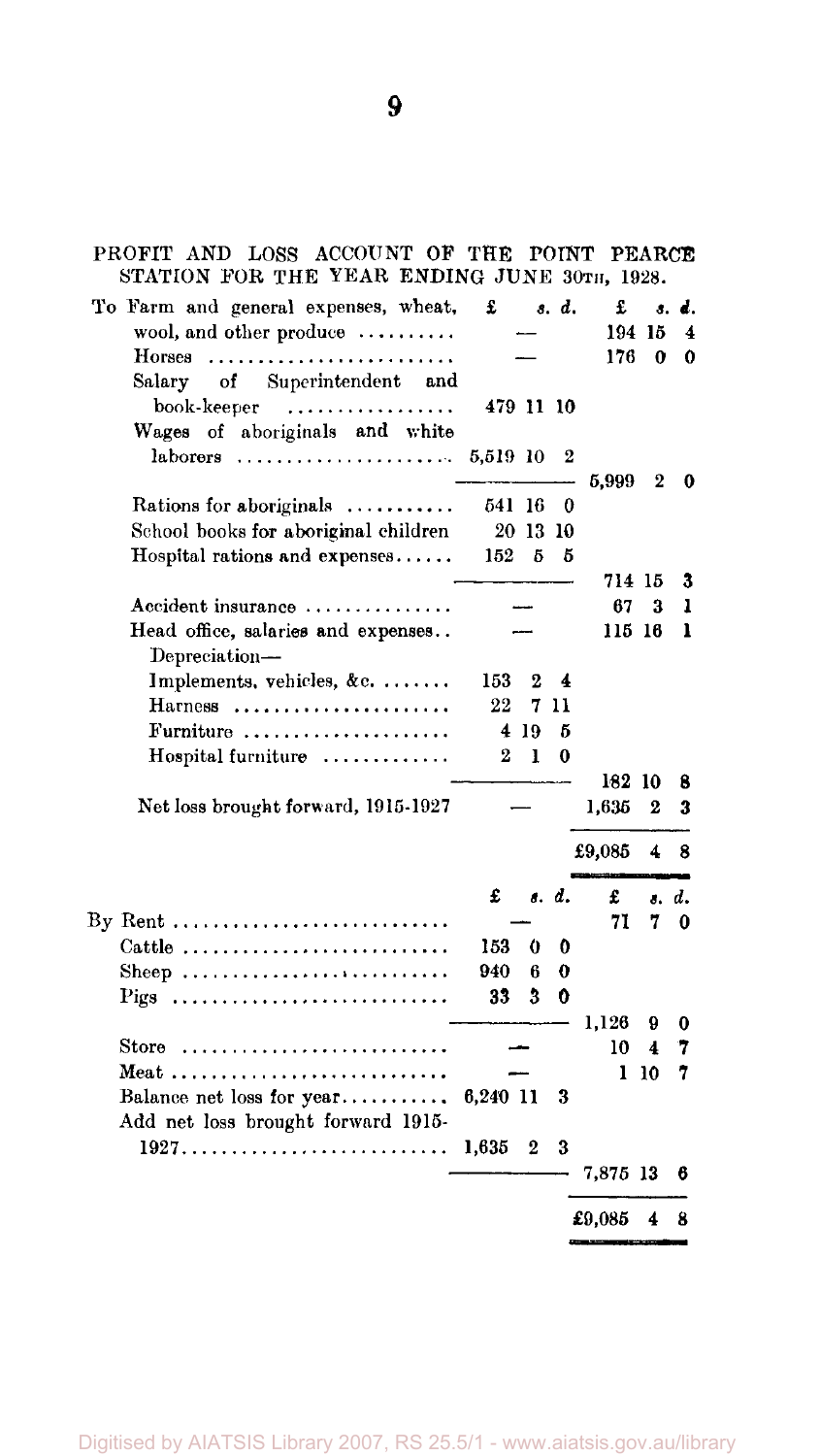#### **BALANCE-SHEET OF THE POINT PEARCE STATION AS AT JUNE 30TH, 1928.**

|                                                                 | LIABILITIES. | £         | 8.    | d.       | £          |   | s. d. |
|-----------------------------------------------------------------|--------------|-----------|-------|----------|------------|---|-------|
| $H.M. Government acoount \dots \dots$                           |              | 25,440 19 |       | 9        |            |   |       |
| H.M. Government deposit account                                 |              | 738       | 9     | 5        |            |   |       |
|                                                                 |              |           |       |          | 26,179     | 9 | 2     |
| Capital account                                                 |              |           |       |          | 11,362     | 9 | 5     |
| Sundry creditors                                                |              |           |       |          | 762 18 11  |   |       |
|                                                                 |              |           |       |          | £38,304 17 |   | 6     |
|                                                                 | ASSRTS.      | £         |       | s. d.    | £          |   | s. d. |
| Station buildings $\ldots \ldots \ldots \ldots$                 |              | 10,124    | 5     | 4        |            |   |       |
| New cottages $\ldots$                                           |              | 1,235 18  |       | 5        |            |   |       |
|                                                                 |              |           |       |          | 11,360     | 3 | 9     |
| Improvements                                                    |              |           |       |          | 6,631 17   |   | 1     |
| Implements, vehicles, $\&c. \ldots \ldots \ldots$               |              | 1,378 1   |       | 2        |            |   |       |
| Harness                                                         |              | 201 11    |       | 8        |            |   |       |
| Furniture $\ldots \ldots \ldots \ldots \ldots \ldots$           |              |           | 948   | 5        |            |   |       |
| Hospital furniture                                              |              |           | 38 18 | $\bf{2}$ |            |   |       |
|                                                                 |              |           |       |          | 1.712 19   |   | 5     |
| Sundry debtors                                                  |              |           |       |          | 214 16     |   | 0     |
| Stocks on hand-                                                 |              |           |       |          |            |   |       |
| $H$ orses                                                       |              | 826       | 0     | 0        |            |   |       |
| Cattle $\ldots \ldots \ldots \ldots \ldots \ldots \ldots$       |              | 778       | 0     | 0        |            |   |       |
| Sheep                                                           |              | 6,747 10  |       | 0        |            |   |       |
| Pigs                                                            |              | 122 15    |       | 0        |            |   |       |
| Farm, seed, super, building and                                 |              |           |       |          |            |   |       |
| fencing material, &c.                                           |              | 1.120 18  |       | 0        |            |   |       |
| Store $\ldots \ldots \ldots \ldots \ldots \ldots \ldots \ldots$ |              | 899 14    |       | 9        |            |   |       |
| Meat account, sheepskins $\ldots$ .                             |              | 14 10     |       | 0        |            |   |       |
| Net loss for year<br>Add net loss, 1915-27, brought for-        |              | 6,240 11  |       | 3        | 10,509     | 7 | 9     |
| $\textbf{ward} \dots \dots \dots \dots \dots \dots \dots \dots$ |              | 1,635     | 2     | 3        |            |   |       |
|                                                                 |              |           |       |          | 7,875 13   |   | 6     |
|                                                                 |              |           |       |          | £38,304 17 |   | 6     |
|                                                                 |              |           |       |          | فتبحط      |   |       |

**F. GARNETT, Chief Protector Aboriginals.** 

**September 19th, 1928.** 

**10**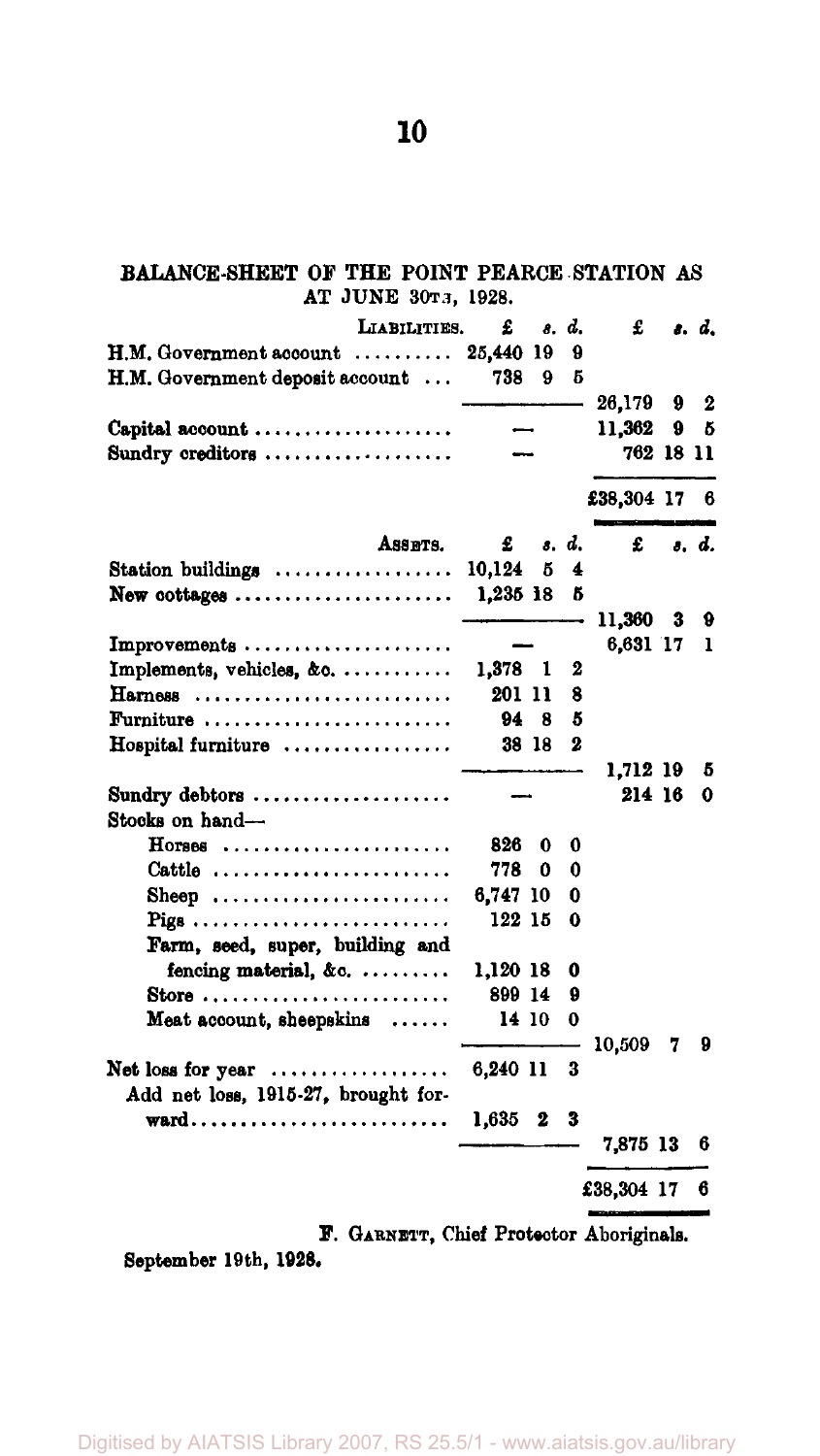### PROFIT AND LOSS ACCOUNT OF THE POINT MoLEAY STATION FOR THE YEAR ENDED JUNE 30TII, 1928.

|                                                                 | £           |       | s. d. | £            |   | s. d. |
|-----------------------------------------------------------------|-------------|-------|-------|--------------|---|-------|
| To Farm account, dairy, and other<br>produce                    |             |       |       | 295          |   | 8 10  |
| Rations for aboriginals                                         | 552         | 7     | 6     |              |   |       |
| School books for aboriginal children                            | 12          | 7     | 4     |              |   |       |
| Hospital rations and expenses                                   | 27          | 0     | 8     |              |   |       |
|                                                                 |             |       |       | 591 15       |   | 6     |
| Salary of Superintendent and book-                              |             |       |       |              |   |       |
| $keeper \dots \dots \dots \dots \dots \dots \dots$              | 460         | 8     | 6     |              |   |       |
| Wages of aboriginals and white                                  |             |       |       |              |   |       |
| laborers $\ldots \ldots \ldots \ldots \ldots$                   | 2,428       | 7     | 7     |              |   |       |
|                                                                 |             |       |       | 2,888 16     |   | 1     |
| $H$ orses                                                       | 175         | 0     | 0     |              |   |       |
| Sheep                                                           | 359         | 2     | 0     |              |   |       |
|                                                                 |             |       |       | 534          | 2 | 0     |
| Accident insurance                                              |             |       |       | 34           |   | 3 1 1 |
| Depreciation-                                                   |             |       |       |              |   |       |
| Implements                                                      |             | 81 15 | 8     |              |   |       |
|                                                                 | 17          | 2     | 0     |              |   |       |
| $\textbf{Furniture} \dots \dots \dots \dots \dots \dots \dots$  | 6           | 5     | 9     |              |   |       |
| Hospital furniture                                              |             | 219   | 9     |              |   |       |
|                                                                 |             |       |       | 108          | 3 | 2     |
|                                                                 |             | 41 15 | 9     |              |   |       |
| Interest, &c., on lands under pur-                              |             |       |       |              |   |       |
| chase $\ldots \ldots \ldots \ldots \ldots \ldots$               | 64 14       |       | 2     |              |   |       |
|                                                                 |             |       |       | 106          |   | 911   |
| Head office salaries and expenses                               |             |       |       | 115 16       |   | ı     |
| Net loss from $1915-27$                                         |             |       |       | 37,956       | 4 | ı     |
|                                                                 |             |       |       |              |   |       |
|                                                                 |             |       |       | £42,630 19   |   | 7     |
|                                                                 |             |       |       |              |   |       |
| By Cattle                                                       | 20          | 4     | 0     |              |   |       |
| $\text{Piggs}$                                                  | 326 14      |       | 0     |              |   |       |
|                                                                 |             |       |       | 346 18       |   | 0     |
|                                                                 |             |       |       | 92 12        |   | ı     |
| Store (revenue account)                                         |             |       |       | 1            | 0 | 0     |
| Store $\ldots \ldots \ldots \ldots \ldots \ldots \ldots \ldots$ |             |       |       | 206 10       |   | 7     |
| Net loss for year                                               | 4,027 14 10 |       |       |              |   |       |
| Add net loss brought forward                                    | 37,956      | 4     | ı     |              |   |       |
|                                                                 |             |       |       | 41,983 18 11 |   |       |
|                                                                 |             |       |       | 42,630 19    |   | 7     |
|                                                                 |             |       |       |              |   |       |